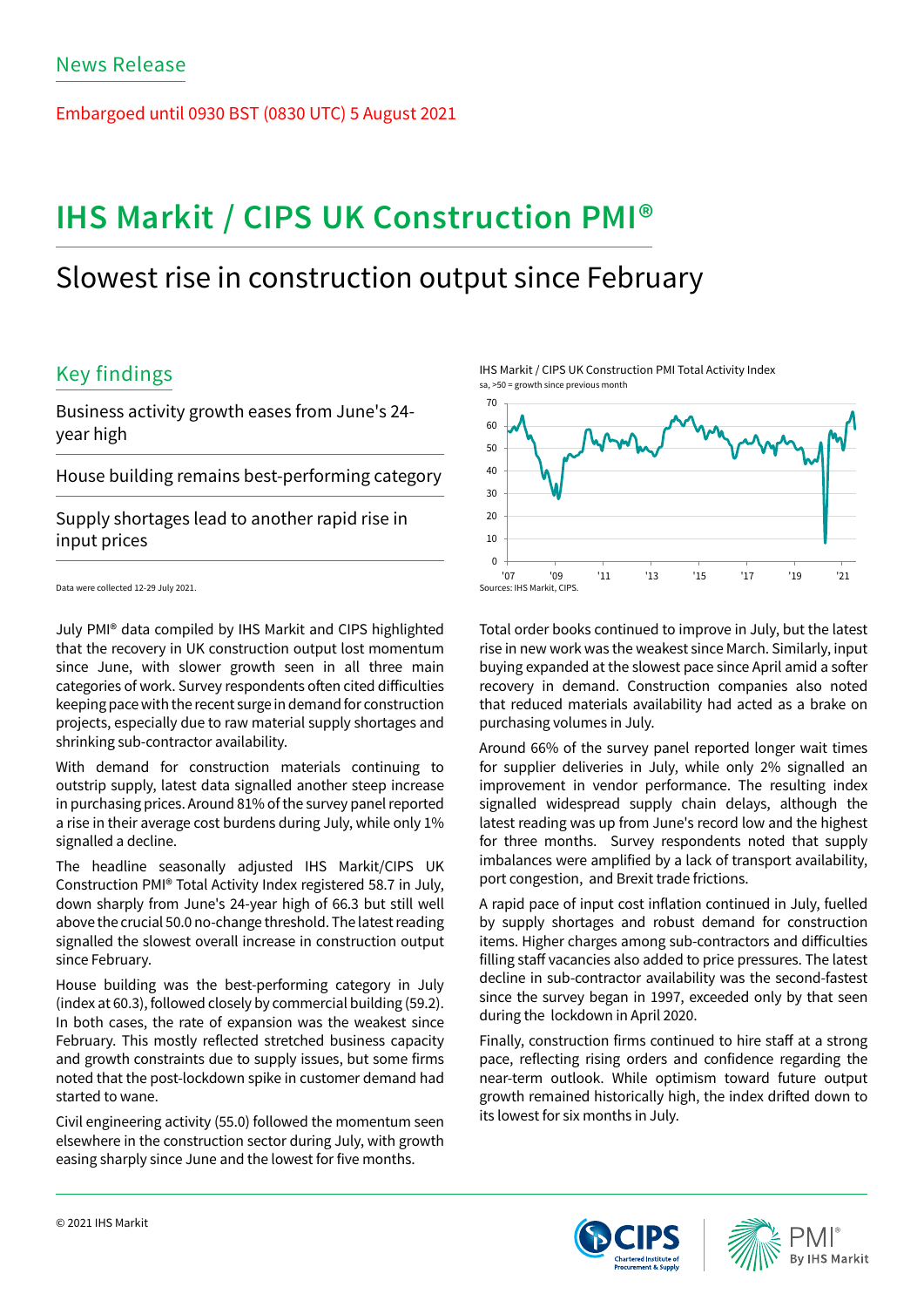Activity Index by sector Residential / Commercial / Civil Engineering



### Comment

Tim Moore, Economics Director at IHS Markit, which compiles the survey:

"July data marked the first real slowdown in the construction recovery since the lockdown at the start of this year. It was unsurprising that UK construction companies were unable to maintain output growth at the 24-year high seen in June, especially with widespread supply shortages and constrained capacity to take on additional orders. The loss of momentum spanned all major categories of construction work and was most pronounced in the house building sector.

"Long lead times for materials and shrinking sub-contractor availability were cited as factors holding back work on site. Around two-thirds of the survey panel experienced longer wait times for supplier deliveries in July, while just 2% reported an improvement since the previous month.

"Another rapid increase in purchasing costs was linked to global supply and demand imbalances, but many firms also noted that local issues had amplified inflationary pressures. These included a severe lack of haulage availability, continued reports of Brexit trade frictions, and greater shortages of contractors due to exceptionally strong demand."

'07 '09 '11 '13 '15 '17 '19 '21

Sources: IHS Markit, CIPS.

 $20$ 

30 40

50 60

70

UK Construction PMI Employment Index

sa, >50 = growth since previous month

Duncan Brock, Group Director at the Chartered Institute of Procurement & Supply, said:

"The pace of growth in the construction sector slowed sharply in July as all three PMI surveys showed slower growth in the UK economy. The pervasive weaknesses in supply chains along with a lack of staff and contractor availability were laid bare as construction lost some of its get-up-and-go.

"The rampant rise in prices for raw materials and transportation continued to be the construction's heavy load along with historically long delivery times. Though there was a slight improvement in supplier performance from June's record low, it was partly as a result of frustrated supply chain managers reining back on purchases that were unlikely to arrive when needed. Businesses were also unable to expand on staff capacity, where even the most prolific hiring periods since 2014 was insufficient for builders' ability to complete work in hand.

"Faced with transport disruptions, shortages of essentials and Brexit delays, the initial spurt of activity this year is fast hitting the rocks. Building optimism was dampened to the lowest since January as it is difficult to foresee when all these challenges are likely to subside."





sa, >50 = growth since previous month